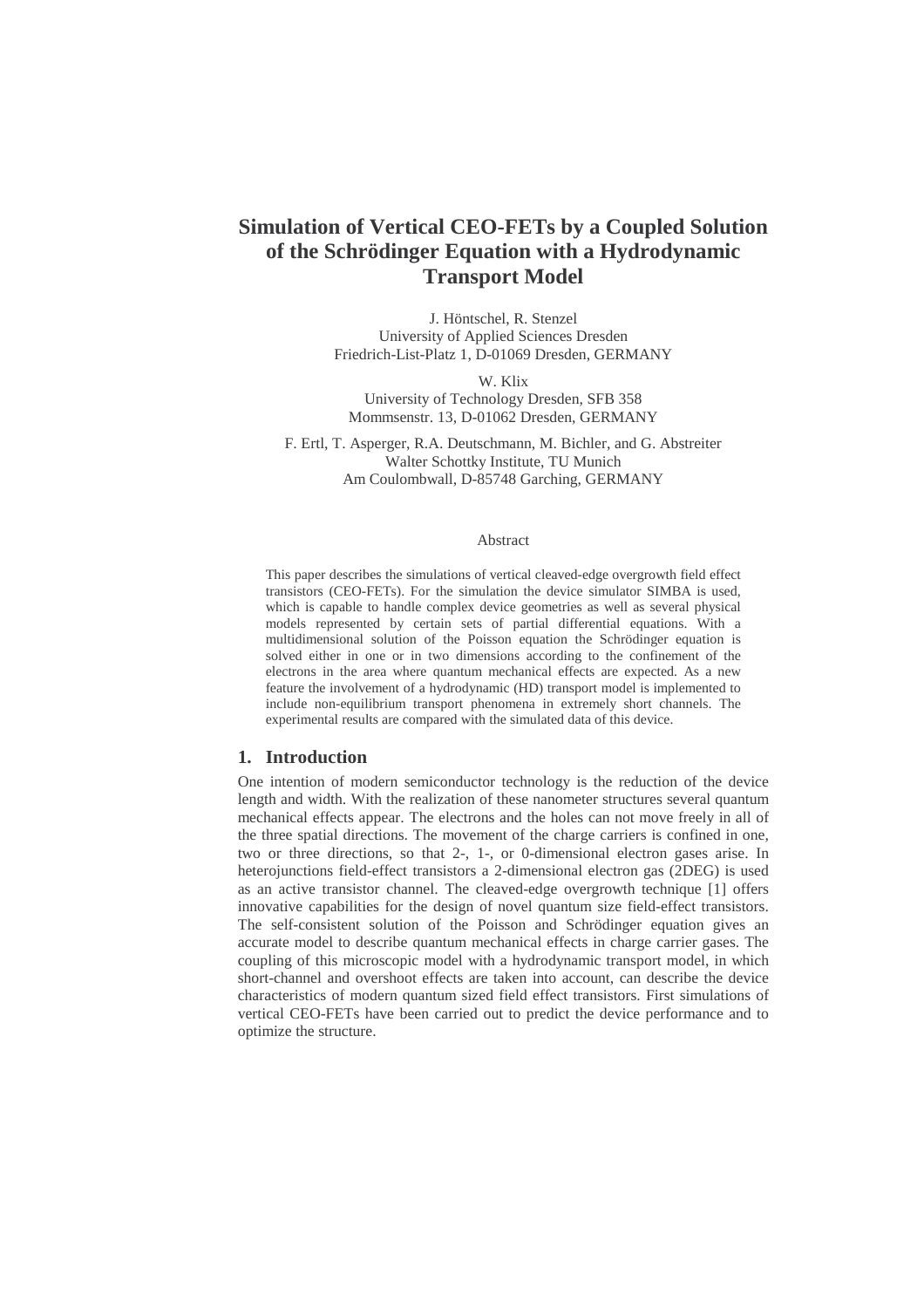#### **2. Simulation model**

For the simulations a 2D-microscopic/macroscopic algorithm is used as described in [2], which consists of the solution of the effective mass Schrödinger equation

$$
-\frac{\hbar^2}{2}\nabla\cdot\left(\frac{1}{m^*}\nabla\psi\right) + \left(V - E\right)\psi = 0\tag{1}
$$

(m\*: effective electron mass, E: discrete energy levels, ψ: wavefunctions, V: potential energy)

together with the Poisson equation

$$
\nabla (\varepsilon \cdot \nabla \varphi) = -e \cdot (p - n + N_{\rm D}^+ - N_{\rm A}^- + \rho_{\rm ADD})
$$
 (2)

( $N_D^+$ ,  $N_A^-$  ionized donor and acceptor density,  $\rho_{\rm ADD}$  additionally fixed charge)

to calculate the exact electron density distribution within the two-dimensional electron gas (2DEG) channel. Schrödinger equation, Poisson equation, continuity equations

$$
\nabla \cdot \mathbf{J}_p = -q \cdot \left( R - G + \frac{\partial p}{\partial t} \right)
$$
 (3)

$$
\nabla \cdot \mathbf{J}_n = q \cdot \left( R - G + \frac{\partial n}{\partial t} \right)
$$
 (4)

transport equations

$$
\mathbf{J}_p = -q \cdot \mu_p \cdot p \cdot \nabla (\varphi - \Theta_p) - k_B \cdot T_p \cdot \mu_p \cdot \nabla p - k_B \cdot p \cdot \mu_p \cdot \nabla T_p \tag{5}
$$

$$
\mathbf{J}_n = -\mathbf{q} \cdot \boldsymbol{\mu}_n \cdot \mathbf{n} \cdot \nabla (\varphi + \Theta_n) + \mathbf{k}_B \cdot \mathbf{T}_n \cdot \boldsymbol{\mu}_n \cdot \nabla \mathbf{n} + \mathbf{k}_B \cdot \mathbf{n} \cdot \boldsymbol{\mu}_n \cdot \nabla \mathbf{T}_n
$$
 (6)

and energy balance equations (HD transport model),

$$
\nabla \cdot \mathbf{S}_{p} = \mathbf{J}_{p} \cdot \mathbf{E}^{*} - \frac{3}{2} \mathbf{k}_{B} \cdot \mathbf{p} \cdot \frac{\left(\mathbf{T}_{p} - \mathbf{T}_{L}\right)}{\tau_{wp}} - \frac{3}{2} \mathbf{k}_{B} \frac{\partial}{\partial t} \left(\mathbf{p} \cdot \mathbf{T}_{p}\right) - \frac{3}{2} \mathbf{k}_{B} \mathbf{T}_{p} \left(\mathbf{R} - \mathbf{G}\right)
$$
(7)

$$
\nabla \cdot \mathbf{S}_n = \mathbf{J}_n \cdot \mathbf{E}^* - \frac{3}{2} \mathbf{k}_B \cdot \mathbf{n} \cdot \frac{\left(\mathbf{T}_n - \mathbf{T}_L\right)}{\tau_{wn}} - \frac{3}{2} \mathbf{k}_B \frac{\partial}{\partial t} \left(\mathbf{n} \cdot \mathbf{T}_n\right) - \frac{3}{2} \mathbf{k}_B \mathbf{T}_n \left(\mathbf{R} - \mathbf{G}\right)
$$
(8)

both for electrons and holes are solved self-consistently in the Gummel algorithm to simulate the device characteristics at different bias conditions. R and G are the recombination and generation rate,  $\Theta_p$  and  $\Theta_n$  are so called band parameter for holes end electron respectively.

### **3. Results**

The device structure used for the simulation is presented in Fig. 1 together with the doping densities. Fig. 2 and Fig. 3 show the calculated output and transfer characteristics, respectively. Additionally the results of a Schrödinger-Poisson solver coupled with a drift-diffusion (DD) model are inserted. The considerable differences show that short-channel and overshoot effects are taken into consideration by the HD transport model. Currently first experimental data are available for CEO-FETs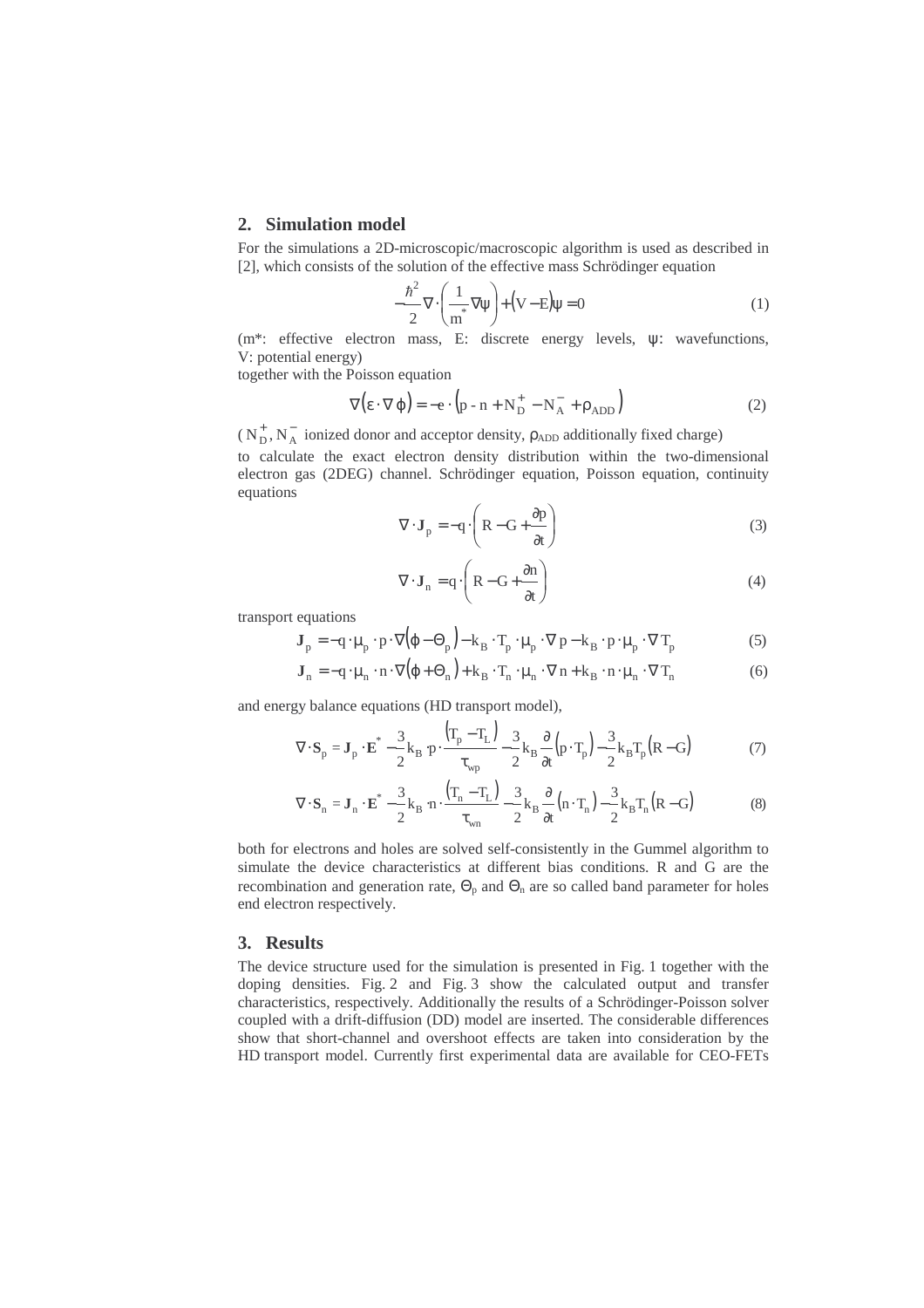

operating at  $T = 4.2$  K. The measured output characteristics (Fig. 4) correspond

**Fig. 1** Structure of the vertical CEO-FET **Fig. 2** Output characteristics for different

simulation models



different simulation models



The electron temperature in the channel region is depicted in Fig. 5. A strong increase of the temperature can be detected at the drain side near the channel edge. A plot of the conduction band around the quantum well formed in the middle of the gate shows Fig. 6. The discrete energy levels are marked within the quantum well. The transit frequency  $f_T = 14 \text{ GHz}$  and the maximum frequency of oscillation  $f_{\text{max}} = 31$  GHz are obtained at the bias point  $V_{DS} = 1$  V,  $V_{GS} = 0$ . These insufficient values of the non-optimized structure result mostly from the overlap capacities in the gate-source and gate-drain region. The capability of device simulation contains the possibility to investigate scaling effects. The performance, especially the output and transfer characteristics, of CEO-FETs has been evaluated as a function of channel width (l<sub>W</sub>) in the range from  $l_W = 10$  nm to  $l_W = 40$  nm. In Fig. 7 the output and in